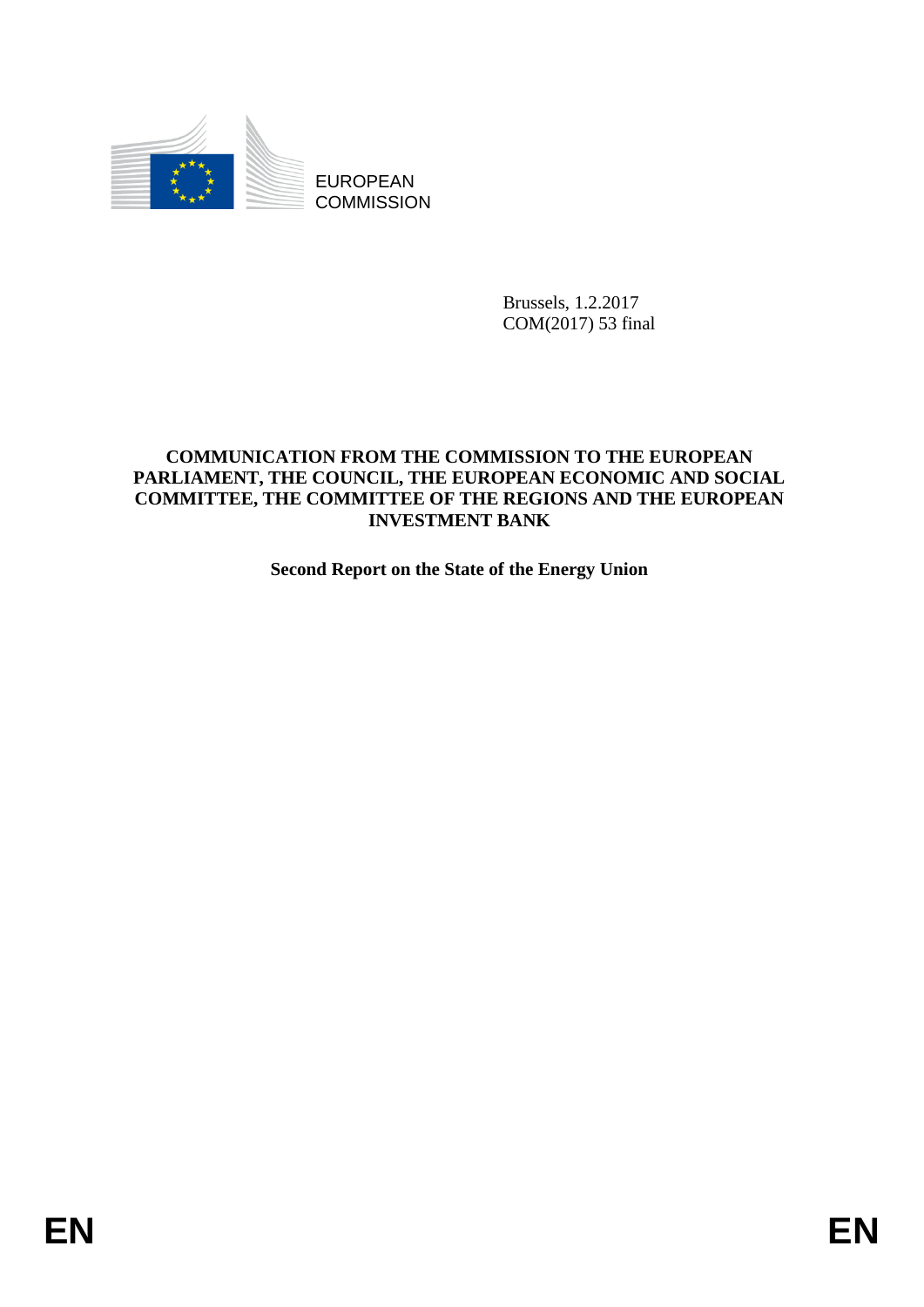# **I. INTRODUCTION**

For the Energy Union, **2016 was the year of delivery**. It was a year in which the vision of the Energy Union Framework Strategy<sup>1</sup> was further translated into concrete legislative and nonlegislative initiatives, most recently with the "Clean Energy for all Europeans" package presented on 30 November 2016. As a next step, the low emission mobility strategy<sup>2</sup> will also be translated into concrete initiatives, in line with the Commission Work Programme for  $2017<sup>3</sup>$  It is important that the co-legislators work towards the adoption of the proposed initiatives without delay and in line with the Joint Declaration of the three institutions on the European Union's legislative priorities for  $2017<sup>4</sup>$ , to allow for a swift energy transition on the ground.

The Energy Union is a European priority project, identified by the Juncker Commission as one of the 10 political priorities<sup>5</sup>, in which five dimensions are closely interlinked: energy security, solidarity and trust; a fully integrated European energy market; energy efficiency contributing to moderation of demand; decarbonising the economy; and research, innovation and competitiveness. Progress has been made on all these dimensions.

The Energy Union is part of the positive agenda for the European Union as set out in the Bratislava Declaration<sup>6</sup>, and cannot be separated from other key European policies. It contributes to meeting the Sustainable Development Goals<sup>7</sup> and the implementation of the Circular Economy agenda<sup>8</sup>, and relies on close interaction with the Capitals Market Union, the Digital Single Market, the New Skills Agenda for Europe, the Investment Plan for Europe and the Security Union. By reviewing existing legislation and making sure it is kept fit for purpose, the Energy Union agenda also contributes to the Commission's Regulatory Fitness and Performance (REFIT) agenda.

The Energy Union is about more than energy and climate alone: it is about accelerating the modernisation of Europe's entire economy, making it low carbon and efficient in energy and resources, in a socially fair manner. Its ultimate goal is to make sure that Europe's consumers, workers and businesses benefit from it. European companies should be at the forefront of the necessary investments, since this would create an early mover advantage for new technologies and business models. There is, in other words, a strong business case for the transition to a more modern, low carbon economy.

This also requires a strong external dimension. In a fast-changing geopolitical environment, a successful Energy Union is crucial to protect the long term economic interests and well-being of Europe and its citizens.<sup>9</sup> Work on the internal agenda has therefore been complemented by a reinforced energy diplomacy, designed to strengthen security of energy supply, to expand exports of European low carbon technology solutions and boost industrial competitiveness.

 $1$  COM(2015) 80.

 $2$  COM(2016) 501.

<sup>3</sup> COM(2016) 710.

<sup>4</sup> http://eur-lex.europa.eu/legal-content/EN/TXT/PDF/?uri=CELEX:32016C1224(01)&from=EN.

<sup>&</sup>lt;sup>5</sup> [https://ec.europa.eu/priorities/sites/beta-political/files/juncker-political-guidelines-speech\\_en\\_0.pdf;](https://ec.europa.eu/priorities/sites/beta-political/files/juncker-political-guidelines-speech_en_0.pdf) see also the European Council's Strategic Agenda for the Union in the times of change, Annex I to the European Council conclusions of 26/27 June 2014.

<sup>6</sup> Declaration and Roadmap following the Bratislava Summit of 27 Member States devoted to diagnose the present state of the European Union and discuss a common future, 16 September 2016.

<sup>7</sup> Communication "Next steps for a sustainable European future", COM(2016) 739.

<sup>8</sup> Communication "Closing the loop - An EU action plan for the Circular Economy", COM(2015) 614.

<sup>&</sup>lt;sup>9</sup> In accordance with, among others, the "Joint Framework of Countering Hybrid Threats", JOIN(2016) 18.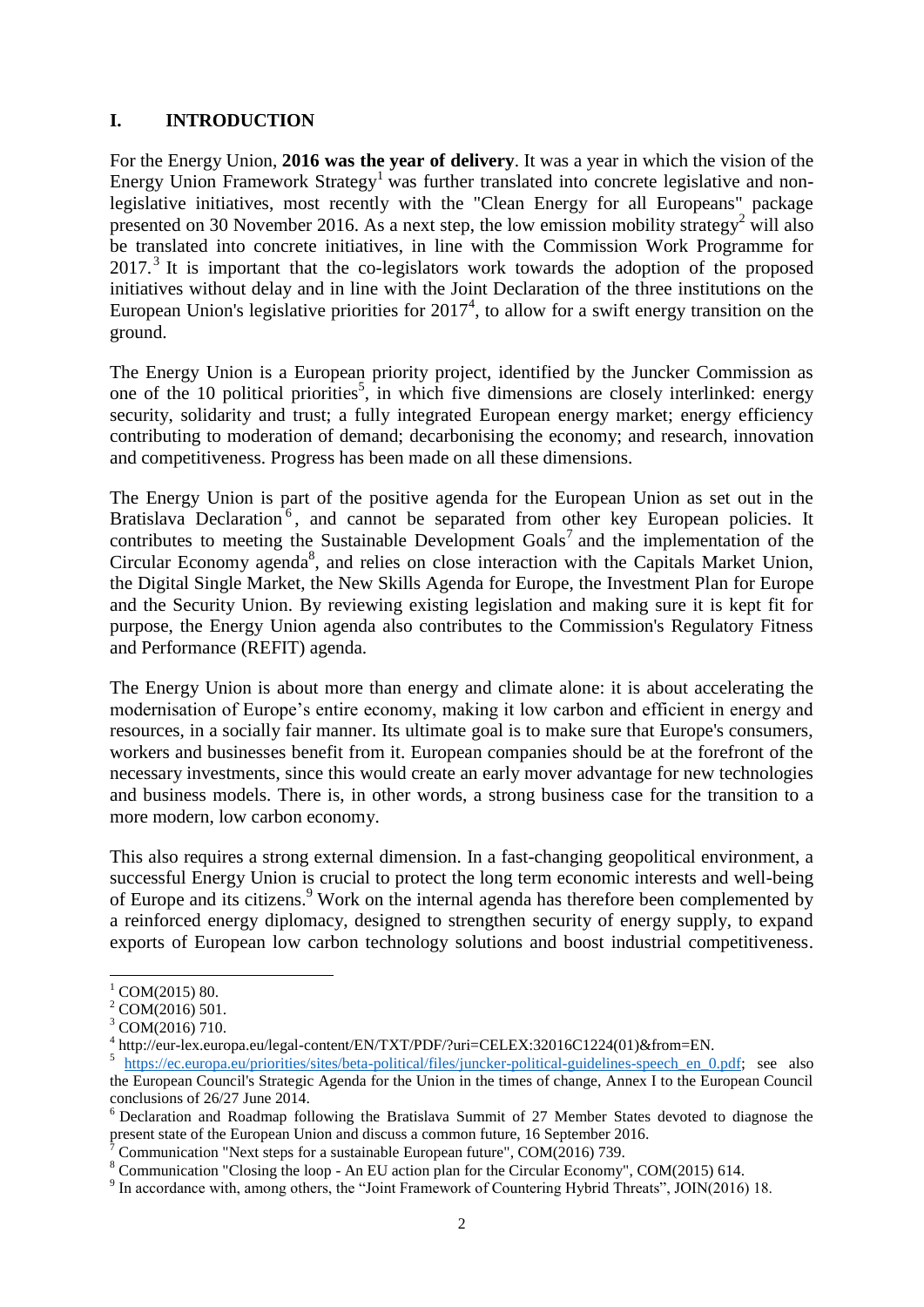More generally, energy diplomacy should increase Europe's room-of-manoeuvre, together with its international partners, in a more volatile world. This is the area where Europe has solid potential to show global leadership.

A strong external dimension includes a robust climate diplomacy, showing leadership in steering the world towards a global clean energy transition and contributing to achieving the Sustainable Development Goals, in particular ensuring sustainable energy for all. Following the adoption of the Paris Agreement<sup>10</sup> in December 2015, it was the swift ratification by the European Union that enabled the entry into force of the first-ever universal, legally binding global climate deal on 4 November 2016.

In 2016, the European Union demonstrated that it is also at the forefront of implementing the Paris Agreement at home. The Commission has adopted all the legislative proposals necessary to deliver the European Union's ambitious commitments under the Agreement. These proposals and the facilitating measures accompanying them contribute fundamentally to the Commission's overall agenda to create jobs, growth and related investments.

At the same time, the Commission proposals should ensure that this transition remains affordable for European citizens and businesses alike, and that it leads to new jobs, skills and opportunities, boosting growth and ensuring high quality of life in the European Union. This is what also young Europeans expect from the European Union.

**For all these reasons, the focus now turns to implementation**. Agreement with the European Parliament and the Council should be reached on the legislative initiatives, existing legislation should be implemented and the Treaty's competition and state aid rules should be strictly enforced. At the same time non-legislative action at Union, national and local level should continue and be reinforced.

# **II. TRENDS AND POLICY OBSERVATIONS**

Since the first report on the State of the Energy Union published in November  $2015<sup>11</sup>$ , a number of trends in the European Union's transition to a low-carbon economy were continued and even strengthened.<sup>12</sup> The main observations which can be drawn from national developments during 2016 are summarised in policy observations in Annex 2. They are the basis for a more in-depth analysis of Member States' policies which the Commission intends to carry out in 2017.

The European Union as a whole has continued to make good progress on delivering the Energy Union objectives, in particular on the 2020 energy and climate targets. It has already achieved considerable reductions in energy consumption. If Member States' efforts continue, the European Union is on track to reach its  $2020$  energy efficiency targets.<sup>13</sup>

 <sup>10</sup> See [http://unfccc.int/files/essential\\_background/convention/application/pdf/english\\_paris\\_agreement.pdf.](http://unfccc.int/files/essential_background/convention/application/pdf/english_paris_agreement.pdf)  $11$  COM(2015) 572.

<sup>&</sup>lt;sup>12</sup> For details see the Commission Staff Working Document "Monitoring progress towards the Energy Union objectives – key indicators" (SWD(2017) 32) and the European Environment Agency's "Trends and projections in Europe 2016 – Tracking progress towards Europe's climate and energy targets" (http://www.eea.europa.eu/publications/trends-and-projections-in-europe).

<sup>&</sup>lt;sup>13</sup> COM(2017) 56; the European Union already achieved its 2020 *final* energy consumption target. In 2014, its *primary* energy consumption was only 1.6% above its 2020 primary energy consumption target.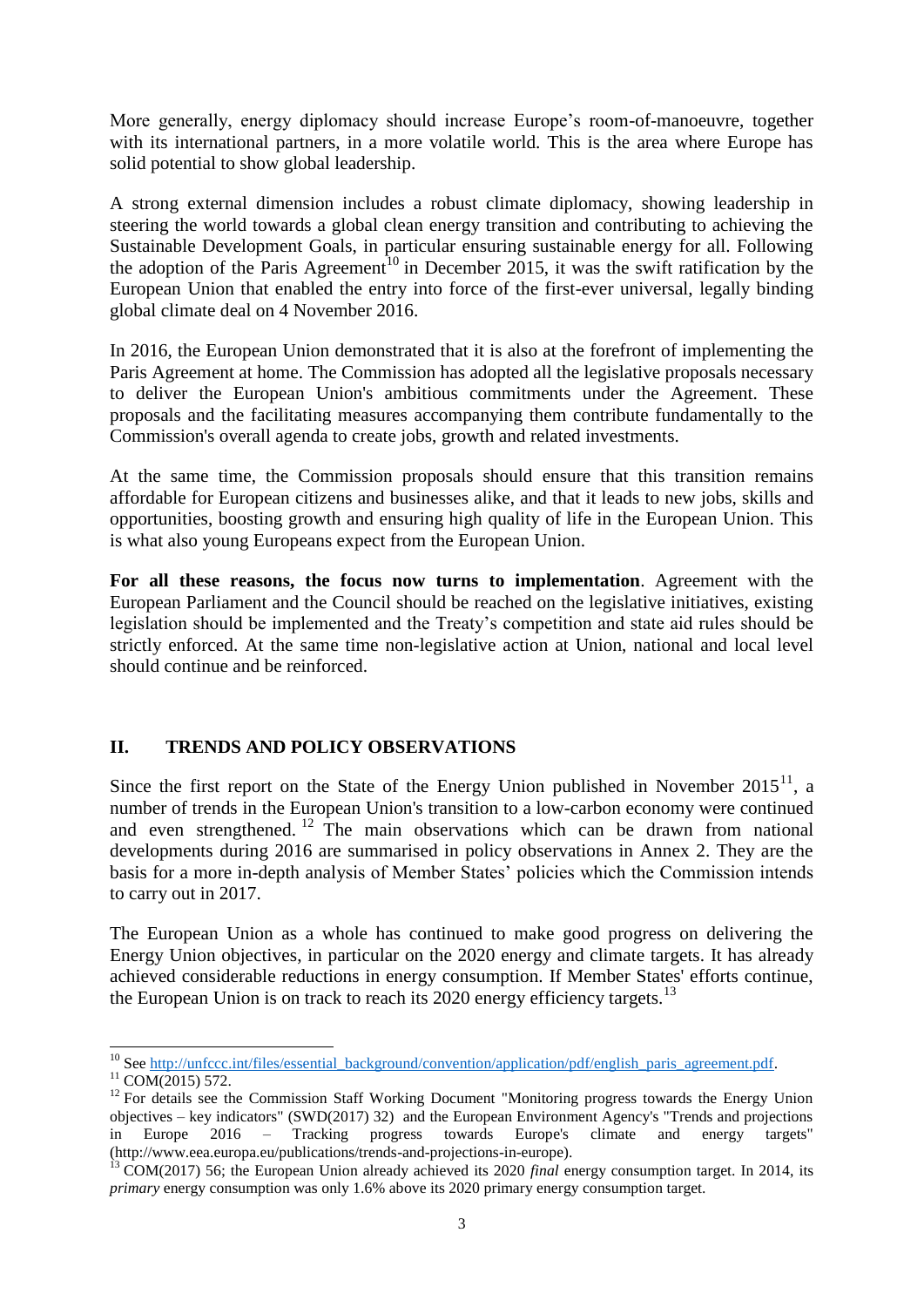

*Figure 1: Primary energy consumption and GDP developments<sup>14</sup>*

In 2015, greenhouse gas emissions in the European Union were  $22%$  below the 1990 level.<sup>15</sup> Despite a temporary limited increase in 2015, emissions remain on a decreasing trend.<sup>16</sup> The emissions in the sectors covered by the European Union Emissions Trading System (ETS) continued to fall in  $2015$ <sup>17</sup>

The European Union is also on track in the renewable sector where – based on 2014 data – the share of renewables reached 16% of the gross final energy consumption of the European Union<sup>18</sup>. As the trajectory becomes steeper closer to 2020, further efforts should be made.



*Figure 2: Renewable energy shares in the European Union vs. Renewable Energy Directive and National Renewable Energy Action Plan Trajectories<sup>19</sup>*

<sup>&</sup>lt;sup>14</sup> Based on Eurostat data.

<sup>&</sup>lt;sup>15</sup> According to the approximated inventory for 2015.

<sup>&</sup>lt;sup>16</sup> COM(2016) 707.

<sup>17</sup> COM(2017) 48.

<sup>18</sup> COM(2017) 57.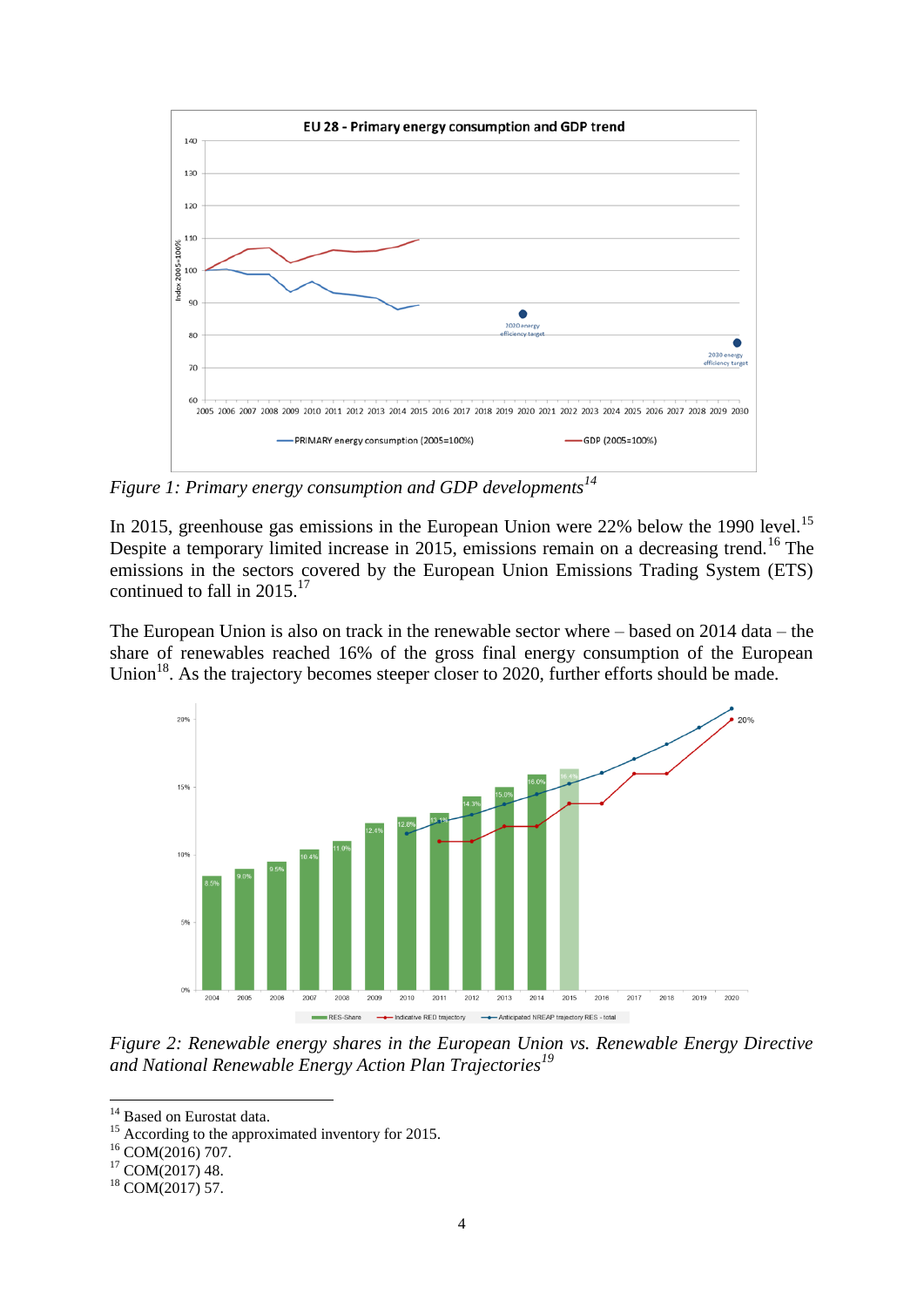Another important trend is that the European Union continues to successfully decouple its economic growth from its greenhouse gas emissions. During the 1990-2015 period, the European Union's combined Gross Domestic Product (GDP) grew by 50 %, while emissions decreased by 22 %. This decoupling is expected to continue under current trends and projections.



*Figure 3: Historic and projected changes in GDP (in real terms), greenhouse gas (GHG) emissions, and emissions intensity of the economy (ratio between emissions and GDP) Index*   $(1990 = 100)^{20}$ 

The European Union has also managed to significantly reduce the greenhouse gas intensity of its economy. It is presently one of the most greenhouse gas efficient major economies, and is set to become the most greenhouse gas efficient economy in the G20 through the implementation of the 2030 climate and energy targets. However, other regions are also significantly reducing their greenhouse gas intensity, based on their climate plans under the Paris Agreement. In other words, despite these positive trends, there is no time for complacency if Europe wants to remain a global leader.

<sup>19</sup> <sup>19</sup> Öko-Institut report on renewable energy; published on the Commission website (http://ec.europa.eu/energy/en/studies).

<sup>&</sup>lt;sup>20</sup> European Commission, European Environment Agency.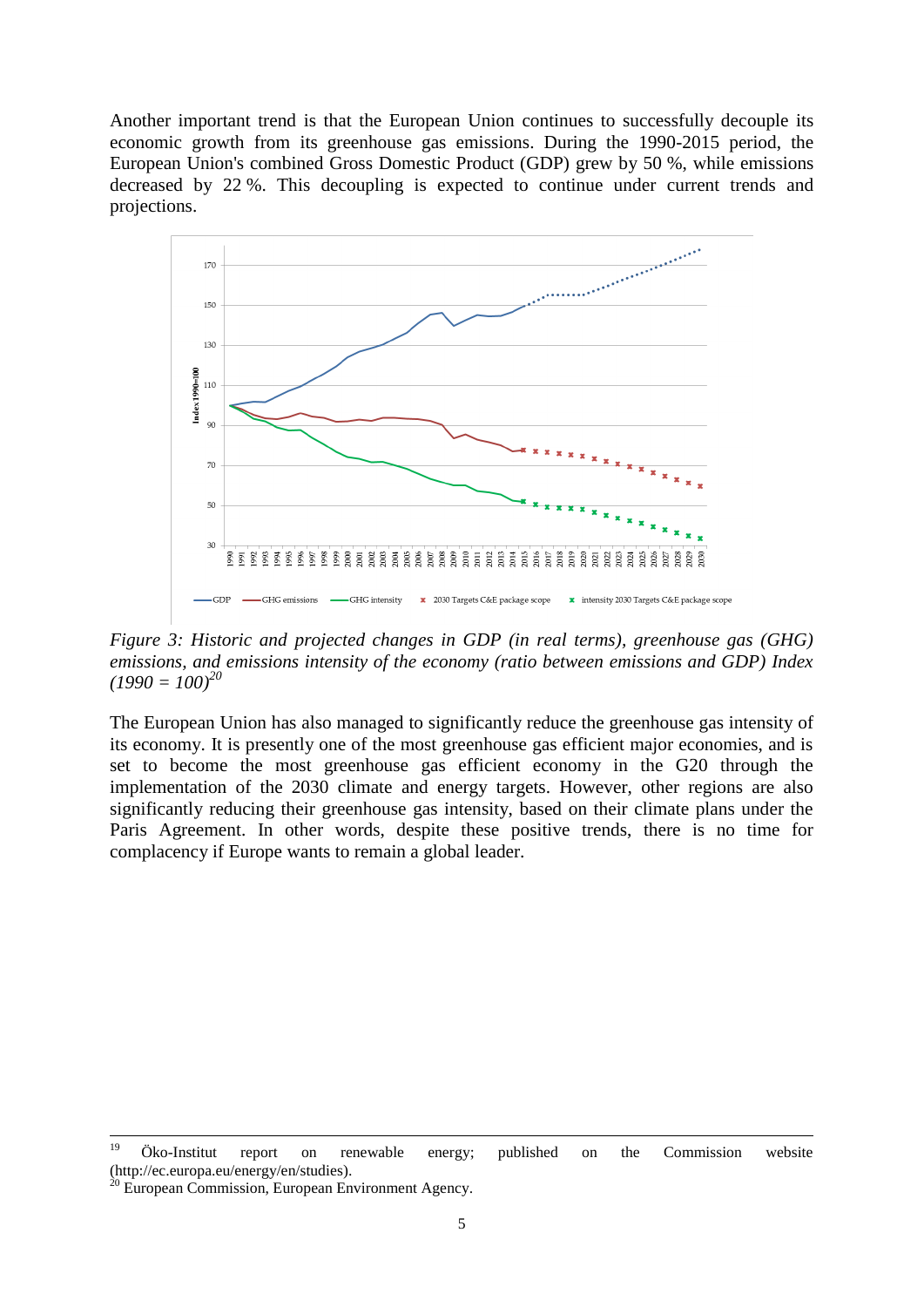

*Figure 4: GHG emissions intensity (MtCO2 eq/billion USD)<sup>21</sup>*

### **III. ASSESSMENT OF PROGRESS AND CHALLENGES**

*The transition to a modern, low-carbon economy is happening*

The Energy Union Framework Strategy set out the ambition to move away from an economy dependent on fossil fuels. The decarbonisation of the European economy is well under way. Co-legislators agreed in record speed on the European Union's ratification of the Paris Agreement. To implement the European Union's commitments, the Commission adopted the proposals necessary to deliver on the 2030 climate and energy framework, for the European Union Emissions Trading System<sup>22</sup> already in July 2015 and for the sectors outside of the Emissions Trading System<sup>23</sup>, covering also the integration of land use, land use change and forestry (LULUCF)<sup>24</sup>, in July 2016. As a next step, attention will turn to preparing the European Union's participation in the first "facilitative dialogue" in 2018, where the parties should take stock of the collective ambition and progress in implementing the Paris Agreement.

In 2016, the Commission also presented a European low emission mobility strategy with an equally clear ambition: by mid-century, greenhouse gas emissions from transport should be at least 60% lower than in 1990 and be firmly on the path towards zero, while ensuring the mobility needs of people and goods as well as global connectivity. Emissions of air pollutants from transport that harm public health should also be drastically reduced without delay. It focused in particular on road transport, which is responsible for over 70% of transport greenhouse gas emissions.

 $22$  COM(2015) 337.

 $^{21}$  Source: The emissions Gap Report 2016-2030 trends and ambition. UNEP, November 2016. INDC = Intended Nationally Determined Contribution; USA's assessed INDC is for 2025; all are unconditional INDC except for Indonesia, South Africa, Argentina, India and Mexico conditional INDC.

<sup>23</sup> COM(2016) 482.

 $24$  COM(2016) 479.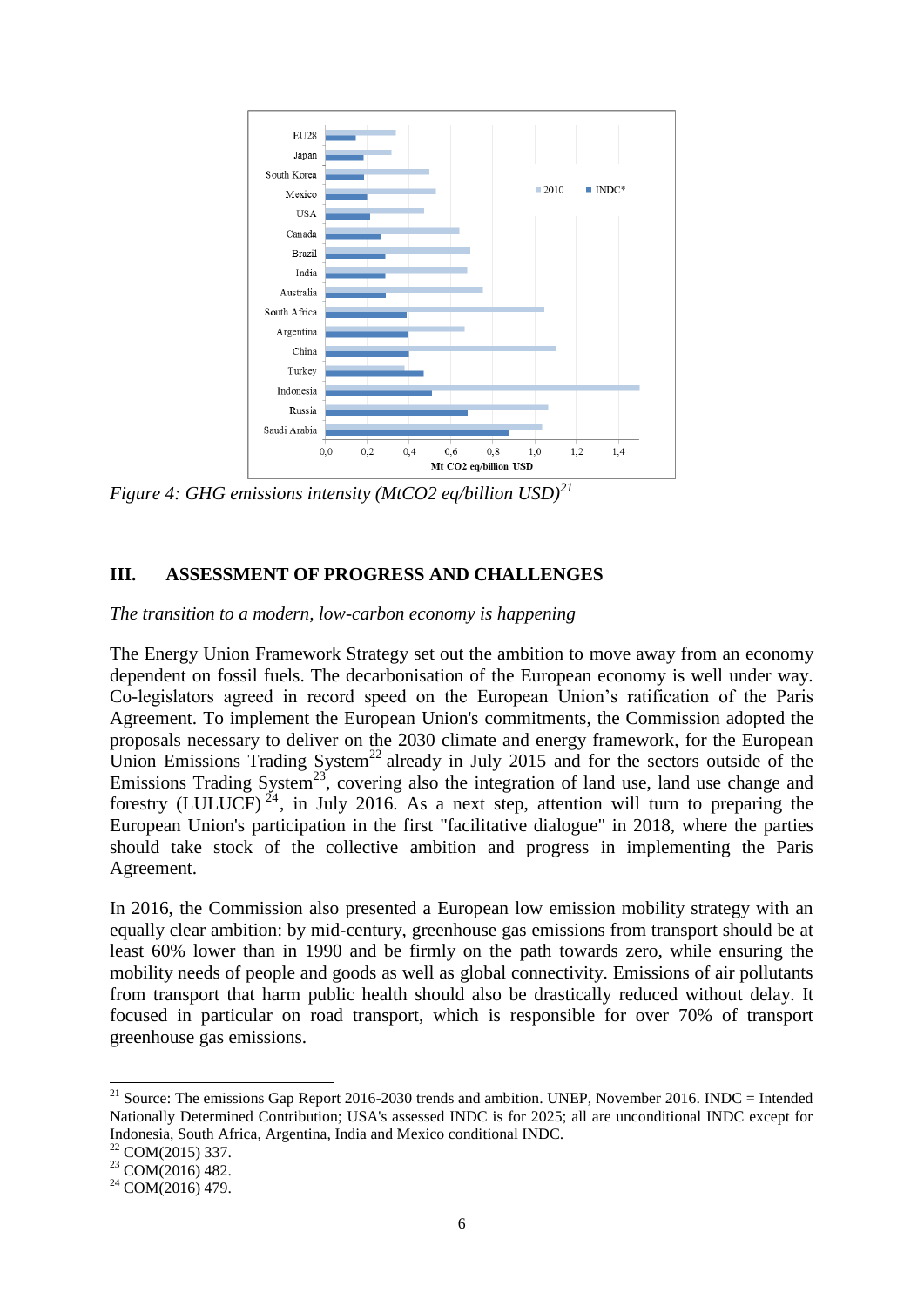Just after the entry into force of the Paris Agreement, the Commission adopted the Clean Energy package, which sets the regulatory framework for the post-2020 period, but also gives a strong push to the transition towards a cleaner economy. Around the same time, the revised National Emissions Ceilings (NEC) Directive<sup>25</sup> was adopted. By setting tougher emission limits for key air pollutants, the European Union contributes to improving the health of its citizens and avoiding premature deaths, while at the same time cutting down the huge economic costs for society.<sup>26</sup> In a modern economy, citizens should benefit from investment in health.

### *Progress towards an innovative energy- and resource-efficient economy*

The Commission delivered on its promise of treating energy efficiency as a source in its own right. The Commission proposed a binding European Union level target of 30% for improving energy efficiency by 2030. A series of accompanying initiatives on energy efficiency will ensure that the target can be delivered cost-efficiently, by adapting the relevant legislation to a 2030 context and tackling the multiple barriers holding back investments in energy efficiency and, in particular, in the renovation of buildings.

A modern economy should not only be efficient in its energy use, but also in its use of resources throughout their life-cycle. The energy transition should go hand in hand with a transition to a circular economy as great energy savings can be achieved through more waste prevention and recycling. As set out in the recently adopted Communication on the role of Waste-to-Energy<sup>27</sup> for instance, whilst respecting the waste hierarchy principle, the amount of energy recovered from waste could rise by 29% if proved techniques and supporting measures were properly implemented in order to play its part in meeting the objectives set out in the Energy Union Framework Strategy and in the Paris Agreement. Europe is a leader in the green technologies sector. The output of environmental goods and services per unit of Gross Domestic Product (GDP) has grown by more than 50% over the last decade and the employment linked to this 'green economy' has risen to more than 4 million full-time equivalents. In this area too, there is a compelling business case and a proven economic potential.

The modernisation of Europe's economy requires effective competition and a stable regulatory framework in the energy markets to encourage innovation and competitiveness. The Communication "Accelerating Clean Energy Innovation"<sup>28</sup> presents a European Union strategy to enable European companies and new businesses to boost research and innovation in clean energy solutions and should ensure that their results are quickly and successfully brought to the marketplace. Considerable progress<sup>29</sup> was made in all of the priority areas of the Strategic Energy Technology (SET) Plan with the aim to integrate cost-efficient lowcarbon technologies into the energy system.

<sup>&</sup>lt;sup>25</sup> Directive (EU) 2016/2284 on the reduction of national emissions of certain atmospheric pollutants.

<sup>&</sup>lt;sup>26</sup> In 2013, more than 450,000 people are estimated to have died prematurely from air pollution in the European Union. Direct economic damages amount to EUR 15 billion from lost work days and reduced productivity from respiratory diseases, and EUR 4 billion from healthcare costs. See the European Environment Agency's 2016 Air Quality in Europe report:<http://www.eea.europa.eu/publications/air-quality-in-europe-2016>

 $27$  COM(2017) 34.

<sup>&</sup>lt;sup>28</sup> COM(2016) 763.

<sup>&</sup>lt;sup>29</sup> See: [https://ec.europa.eu/energy/sites/ener/files/documents/set-plan\\_progress\\_2016.pdf](https://ec.europa.eu/energy/sites/ener/files/documents/set-plan_progress_2016.pdf)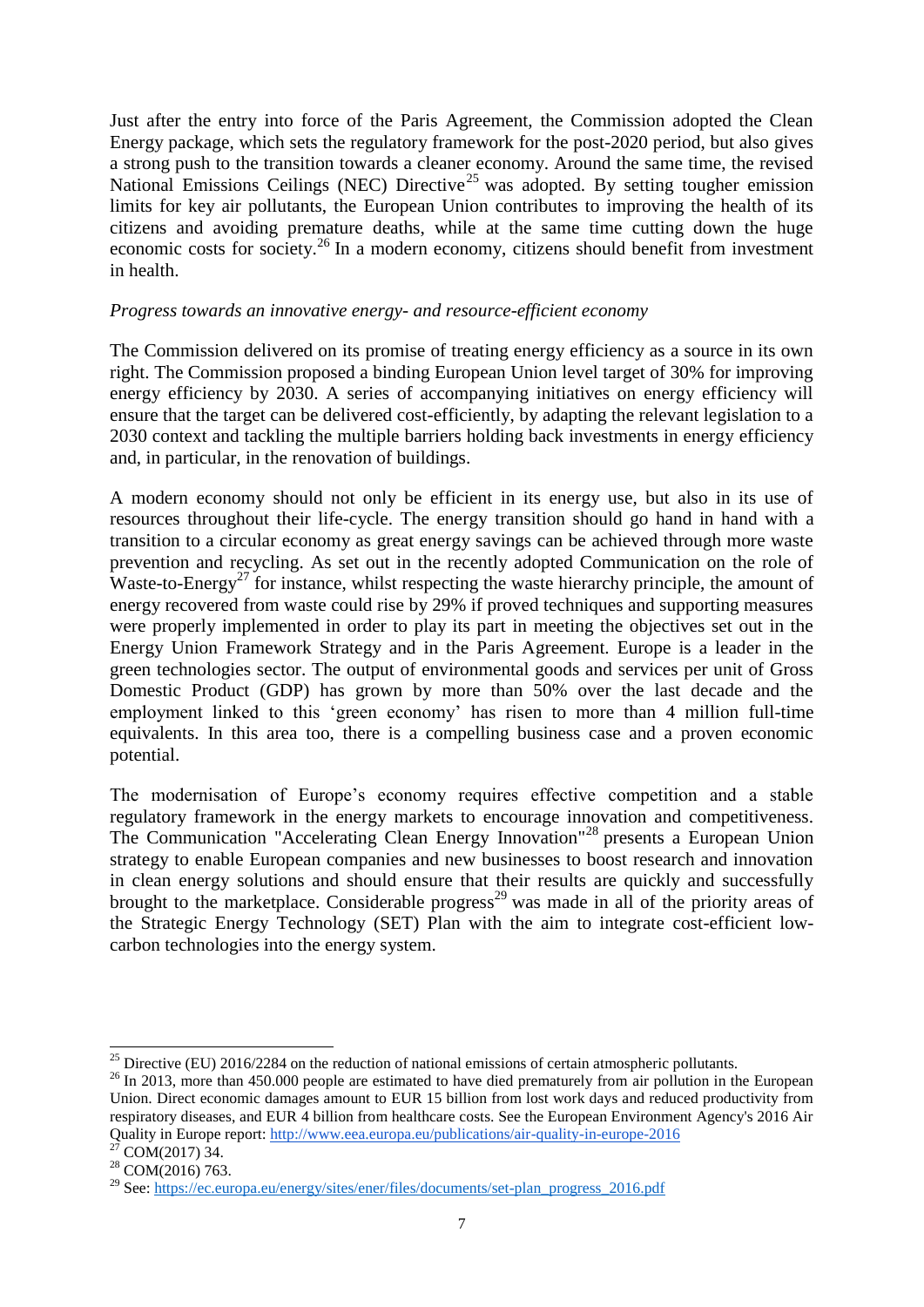The strong support to research and innovation in clean energy technologies also led to the European Union joining the global Mission Innovation.<sup>30</sup> The European Union will fulfil its leadership role by ensuring that this initiative delivers transformative results, in close cooperation with investors. Improved and additional indicators, for instance on imports, exports and market shares of clean energy technologies, will lead to a better assessment of the European Union's global performance and competitiveness in this field, and to an update of our research and innovation targets. To this end, the Commission will work with Member States, the industry, the research and innovation community and other key stakeholders, in the framework of a Clean Energy Industrial Competitiveness Forum which is planned to be covened in close coordination with already existing fora before the end of this year.

#### *Consumer empowerment*

The Energy Union should offer tangible benefits for consumers, who are at the centre of the energy transition. More and more consumers are active in the energy market, as can be seen for example by increasing solar photovoltaic capacities on private houses, by more renewable energy cooperatives emerging or by higher switching rates in both the electricity and gas markets. However, action is still needed to support the many consumers who do not yet have the possibility to participate.

As the energy prices and costs report $31$  has shown, prices on the retail market have increased in recent years despite lower wholesale prices. The electricity market design proposals $^{32}$  and the new renewables directive<sup>33</sup> will empower consumers further to participate fully in the market and provide additional measures to protect vulnerable consumers, avoid disconnections and address energy poverty in the European Union. Strict competition enforcement will also contribute to the enhancement of consumer welfare through lower prices, more choice and more innovation.

The Commission plans to launch an awareness raising campaign in 2017 to encourage more consumers to participate in and benefit from energy market developments. The campaign aims to highlight the benefits of energy efficiency and switching. It will start as a pilot in several Member States and may be rolled out to other Member States once results from the pilot are available.

In addition, the Observatory of Energy Poverty starts operating at the end of 2017, helping Member States to monitor energy poverty and set up measures to tackle this growing problem. Its aim is to produce energy poverty statistics, to serve as a hub to disseminate good practices to key stakeholders and to be a source of information on energy poverty for the wider public.

The clean energy transition should be fair and take into account its transformative impact on stakeholders, including industries and workers. The Commission is therefore examining how it can optimise its support to the structural transition in coal and carbon-intensive regions, in compliance with competition rules. To this end, it intends to work in partnership with the stakeholders of these regions, to better target European Union support, encouraging exchange of good practices, including discussions on industrial roadmaps and re-skilling needs and promoting synergies / joint cooperation.

  $30$  Mission Innovation is a global initiative of 22 governments which have pledged to double their public clean energy research and development investment over five years.

 $31$  COM(2016) 769.

<sup>&</sup>lt;sup>32</sup> See in particular COM(2016) 864 (Electricity Directive) and COM(2016) 861 (Electricity Regulation).

<sup>&</sup>lt;sup>33</sup> COM(2016) 767.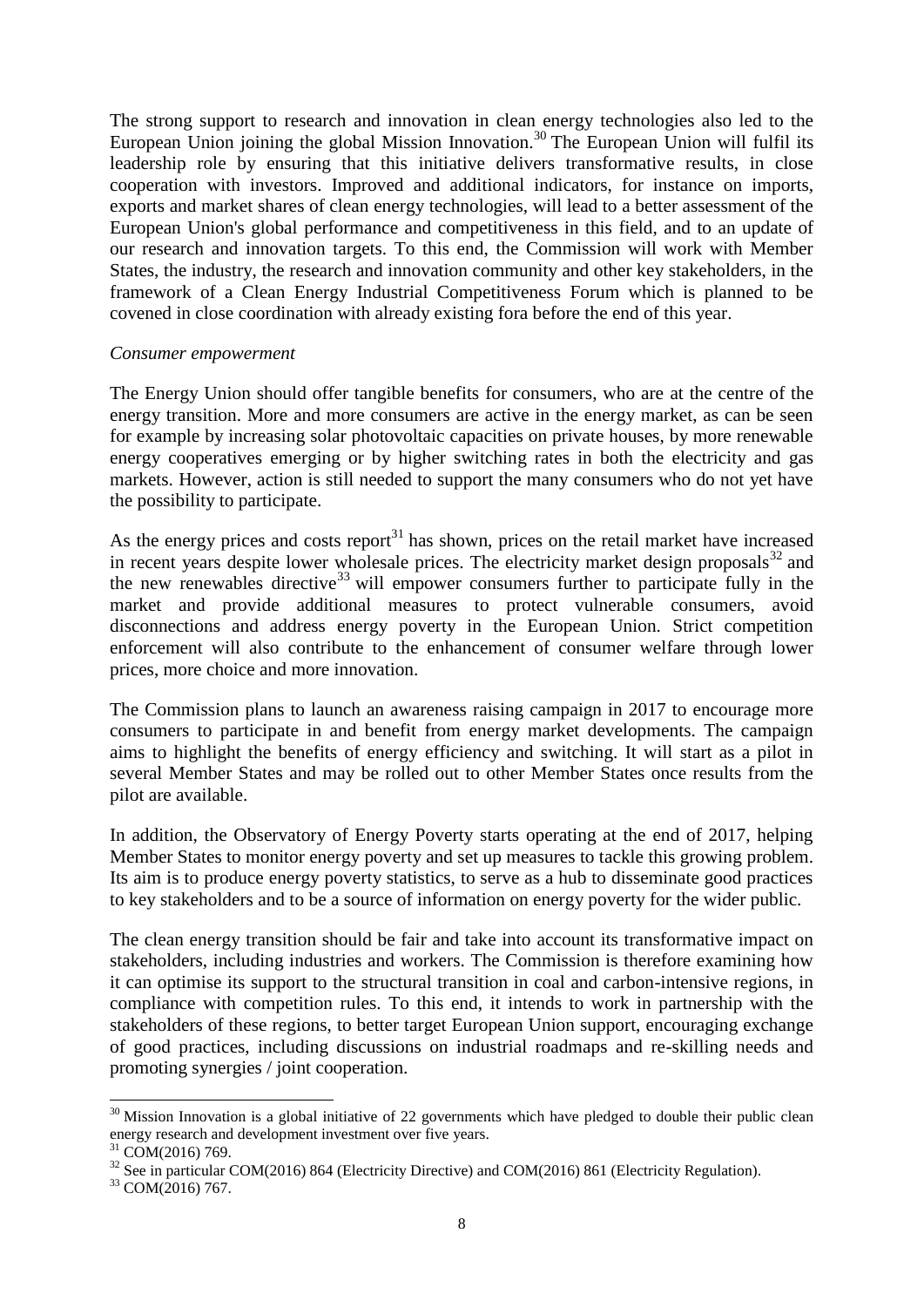### *Future-proof infrastructure for the Energy Union*

A resilient infrastructure is the backbone of the Energy Union. Last year, important interconnection projects were put in operation and regional cooperation was considerably strengthened.

Work on new interconnectors was launched, such as for the Trans Adriatic Pipeline (TAP), part of the Southern Gas Corridor; financing agreements were signed, such as a grant agreement for an investment of EUR 187 million from the Connecting Europe Facility to the Balticconnector, a gas interconnector between Finland and Estonia, and a EUR 179 million grant agreement for the BRUA gas pipeline through Bulgaria, Romania, Hungary and Austria<sup>34</sup>. As regards the Central East South Europe Gas Connectivity group (CESEC), its mandate should be extended to electricity, renewables and energy efficiency.

A new High-Level Group was set up on energy cooperation between the Northern Seas countries<sup>35</sup>, focussing on better integration of offshore wind and enhanced interconnections. Tenders for offshore wind projects in 2016 delivered record low bids, showing that prices for offshore wind are also reducing and electricity from offshore production is becoming cheaper<sup>36</sup>.

New Liquefied Natural Gas (LNG) terminals in Świnoujście (Poland)<sup>37</sup>, Dunkerque (France) and Pori (Finland) entered in operation in recent months, providing new market opportunities, but also improving security of gas supply of the Member States and their neighbours. The East Mediterranean is also a promising source of gas supply for the European Union. This increases the diversification opportunities and reduces import dependency on a single supplier, a key objective of the Energy Union.

However, bottlenecks still exist due to missing or underused infrastructure. Interconnections and, where relevant, internal lines are still needed to further integrate the internal electricity market in South Western Europe and in Northern and Eastern Europe (e.g. Germany, Poland and the Czech Republic) and the management of these interconnections must be improved. Work towards the synchronisation of the Baltic States with the European electricity system should continue. The 15% electricity interconnection target for 2030 should ensure, provided that this capacity is made available to the market, that the European Union can make optimal use of its renewable resources, ensure security of supply and market integration.

Efforts on infrastructure should be stepped up in 2017. The third list of Projects of Common Interest (PCIs) intends to identify those projects which are most urgently needed to contribute to market integration, sustainability, security of supply and competition. The new list should be accompanied by a communication on energy infrastructure. The next State of the Energy Union will single out those projects of common interest where insufficient progress has been made, so that no Member State will be left behind in the energy transition. At the same time, existing infrastructure should be made fully available to market players by transmission system operators and market rules should promote an efficient use of infrastructure before building new infrastructure.

  $34$  Since its start in 2014, the Connecting Europe Facility has provided funding for 75 actions, totalling EUR 1.2 billion, among which 12 grants for works.

<sup>35</sup> [https://ec.europa.eu/energy/en/news/north-seas-countries-agree-closer-energy-cooperation.](https://ec.europa.eu/energy/en/news/north-seas-countries-agree-closer-energy-cooperation)

<sup>&</sup>lt;sup>36</sup> E.g. EUR 64/MWh (Denmark) and EUR 54.50/MWh (Netherlands).

 $37 \text{ Co-financed with EUR } 223 \text{ million from the European Regional Development Fund.}$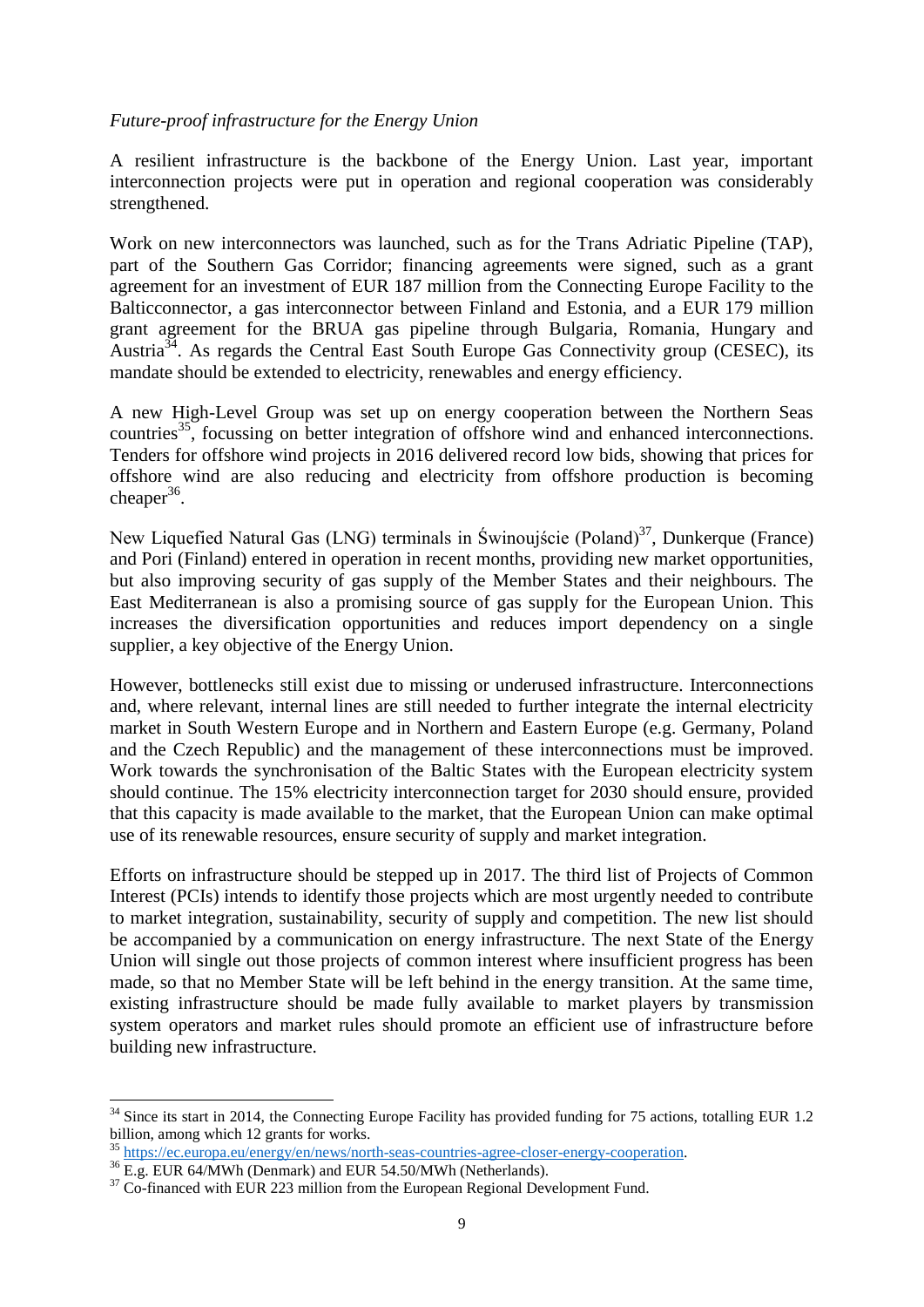In view of scarce resources in the Member States, public resources should be used smartly. Member States should make sure that their support to energy infrastructure in the widest sense is in line with the principles of the Energy Union. Support should only be given if in line with the long-term energy policy of the European Union, avoiding stranded assets and carbon lockin.<sup>38</sup> Greater efforts are needed to provide infrastrucuture for clean energy in transport.

Protection of critical infrastructures in energy and transport sectors is a topic of growing importance in light of recent terrorist attacks and other geopolitical threats. Legislation is already in place to assess the relevant needs and improve the protection of critical infrastructure.<sup>39</sup> Future work in the energy sector should focus on strengthening the physical protection of installations as well as measures to keep services running. Digitalisation of the energy sector increases its exposure to cyber-attack and the need for strong data protection rules. In order to implement the Network and Information Security (NIS) Directive<sup>40</sup> and to promote synergies between the Energy Union and the Digital Single Market, an expert group is analysing the specific cybersecurity needs of the energy sector. This is also crucial from a consumers' perspective.

#### *The investment challenge*

To reach the European Union's 2030 climate and energy targets, about EUR 379 billion investments are needed each year over the 2020-2030 period. <sup>41</sup> Therefore, work on investments will be intensified in 2017, using all available instruments in a coherent way.

The European Fund for Strategic Investments (EFSI) continues to play a crucial role in this by helping to unlock private financing. Until now, more than 20% of investment supported by the European Fund for Strategic Investments was related to the energy field. While extending the Fund, the Commission proposed that at least 40% of projects in the Fund's infrastructure and innovation window should contribute to climate, energy and environment action in line with the objectives of the Paris Agreement.<sup>42</sup> Blending of the European Fund for Strategic Investments with other European Union funds and funding instruments will further increase the opportunity for deploying funds to higher-risk investments in the future.<sup>43</sup>

The European Structural and Investment Funds (ESIF) also provide substantial support through a variety of projects. Between 2014 and 2020, the support amounts to in total around EUR 98 billion with national public and private co-financing. Investment in research and innovation through Horizon 2020, including the InnovFin Energy Demo Projects financial instruments<sup>44</sup>, is equally instrumental in developing clean energy solutions. Research and

 $38$  On stranded assets in the power sector see the European Environment Agency report 19/2016. "Transforming the EU power sector: avoiding a carbon lock-in".

<sup>&</sup>lt;sup>39</sup> Council Directive 2008/114/EC on the identification and designation of European critical infrastructures and the assessment of the need to improve their protection.

 $40$  Directive (EU) 2016/1148 on measures to ensure a high common level of network and information security across the Union.

<sup>&</sup>lt;sup>41</sup> Impact Assessment for the amendment of the Energy Efficiency Directive, SWD(2016) 405 (investment figures excluding transport sector).

<sup>42</sup> So far around half of all approved transactions under the Infrastructure and Innovation window are in the energy and climate sector. The Investment Plan for Europe, State of Play, May 2016. See also Communication "Europe investing again – Taking stock of the Investment Plan for Europe and next steps", COM(2016) 359.

<sup>&</sup>lt;sup>43</sup> This includes a blending call under the Connecting Europe Facility in February, with an envelope of EUR 150 million.

<sup>44</sup> http://www.eib.org/products/blending/innovfin/products/energy-demo-projects.htm.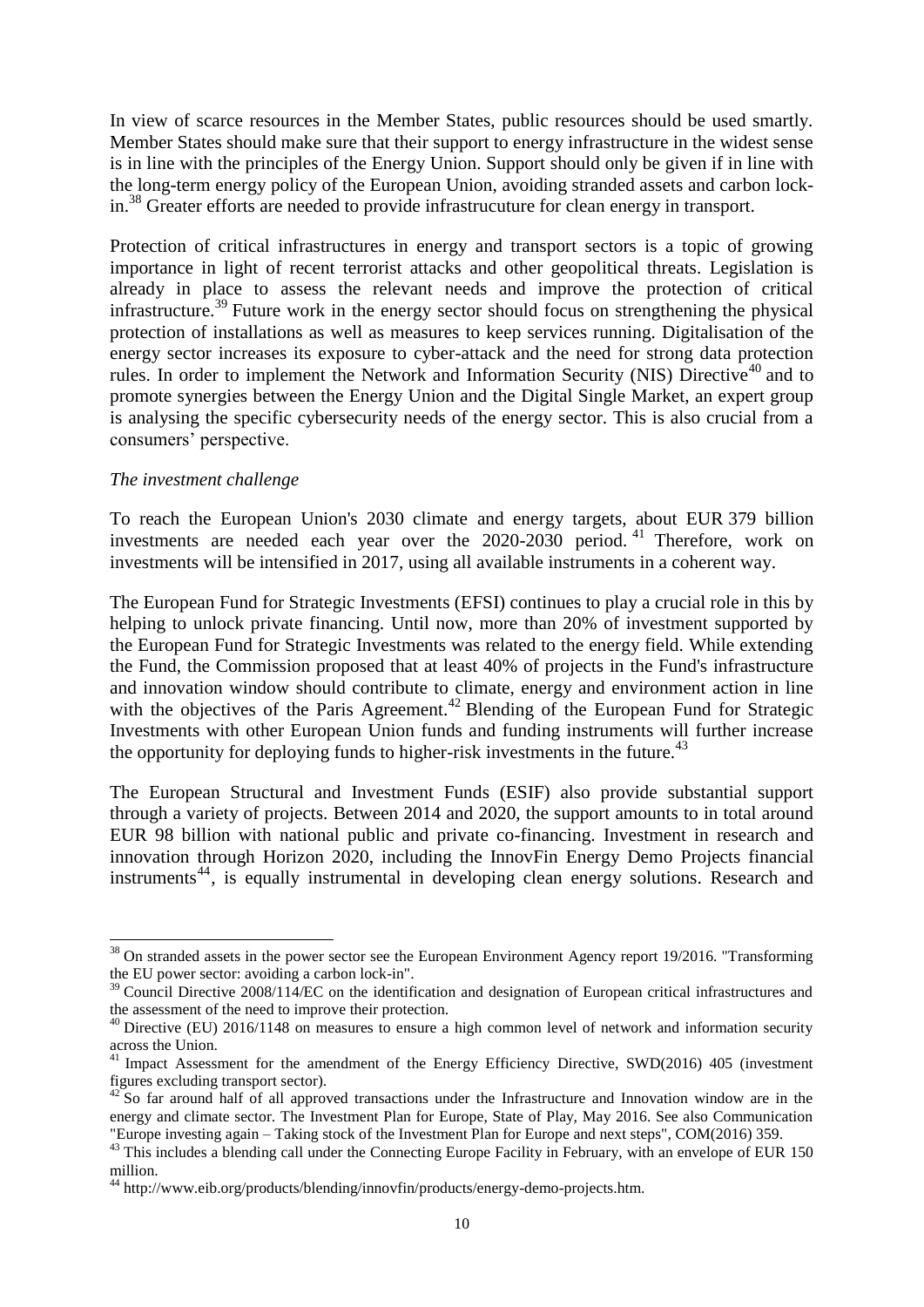innovation projects supporting cutting edge technologies already produced significant results in 2016 in areas such as photovoltaic, hydrogen and zero emission fuel cell buses.<sup>45</sup>

Additional funding instruments will be put in place. In its proposal to revise the European Union Emissions Trading System for the period after 2020, the Commission proposed an Innovation Fund to support innovation in the power sector and industry. To appropriately scope this fund, the Commission intends to launch in 2017 a series of sector-specific expert roundtables with representatives of energy intensive industries, renewable energy project promoters, innovators and investors. Moreover the proposal includes the setting up of a Modernisation Fund, to support lower-income Member States to modernise their energy systems.

In 2017, particular attention will be paid to implementing the Smart Finance for Smart Buildings initiative<sup>46</sup>, in cooperation with the European Investment Bank (EIB) and Member States. One element therein is the development of flexible financing platforms to accelerate buildings renovation. It is equally important to address obstacles that slow down renovation. The Commission is therefore analysing, in close cooperation with the Member States, the impact of public accounting rules on the market for energy performance contracting. It plans to update its guidance on the statistical treatment of such partnerships before late spring 2017.

Financing should be sustainable. With that goal in mind, the High-Level Expert Group on Sustainable Finance<sup>47</sup> plans to present, in the course of 2017, policy recommendations to the Commission aimed at facilitating the flow of public and private capital towards sustainable investments and minimising possible risks to the European Union financial system due to its exposure to carbon intensive assets.

In the same logic, technologies and resources which are being phased out or might not be sustainable in the long term should not be supported through public money. The Clean Energy package made it clear that the European Union is stepping up its efforts towards phasing out fossil fuel subsidies. Future reports on the State of the Energy Union will monitor developments on this commitment made under the G7 and G20.

### *A strong Energy Union external dimension*

The changing international environment leads to new challenges but also brings new opportunities. As an importer of energy, the European Union has a significant interest in wellfunctioning and rule-based international energy markets and is working actively to strengthen governance in multilateral fora such as the G7, the G20 and the International Energy Agency, among others. The European Union also works in regional and bilateral formats to promote the functioning, integration and reform of energy markets, such as the reform process of the Energy Community or a reinvigorated dialogue with Algeria, and to promote diversification projects of strategic importance, such as the Southern Gas Corridor. In the enlargement and neighbourhood regions of Europe, the Commission has launched an initiative with

 $45$  In photovoltaics, the R2M-Si project spin-off company is moving from demonstration to commissioning to producing highly efficient photovoltaic modules. The Fuel Cells and Hydrogen public-private partnership delivered the first publicly accessible hydrogen refuelling station in Belgium, the world's first proton exchange membrane 2MW fuel cell power plant, and the initiation of the roll-out of some 140 zero emission fuel cell buses across Europe.

<sup>46</sup> Annex 1 to COM(2016) 860.

 $47$  Commission Decision of 28.10.2016, C(2016) 6912.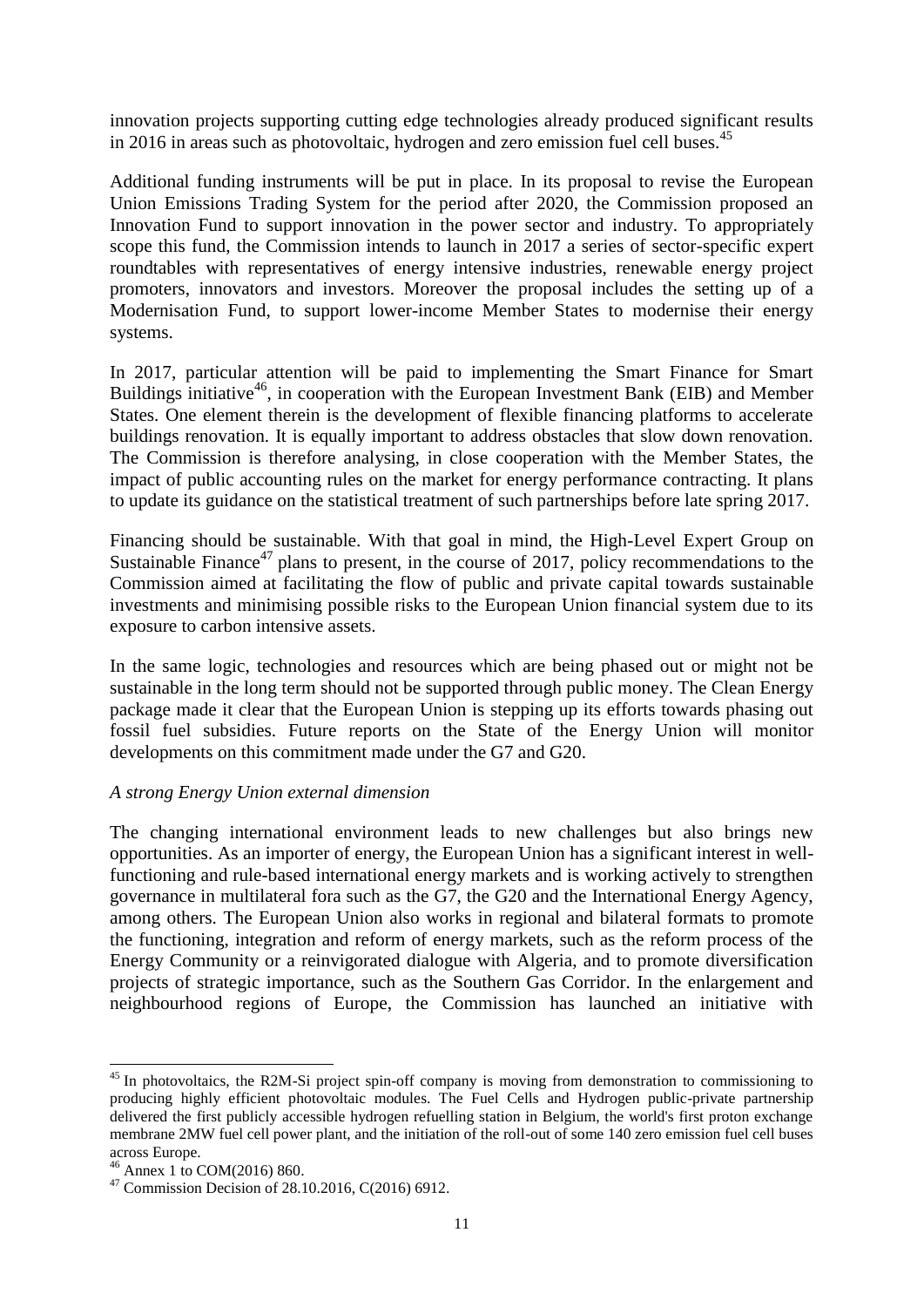International Financial Institutions to jointly promote energy sector reforms and scale up investments in energy efficiency in buildings, public and private.<sup>48</sup>

The European Union continued to promote energy reforms in Ukraine. Tangible progress was achieved with respect to the gas market and important decisions were taken to improve energy efficiency. The Commission conducted a series of bilateral and trilateral meetings with Russia and Ukraine to ensure stable domestic supplies to Ukraine and gas transit from Russia via Ukraine to the European Union. Reforms need to continue, including in the electricity sector.

The political agreement reached between the European Parliament and the Council on the proposal on energy-related intergovernmental agreements<sup>49</sup>, which was part of the February 2016 security of supply package, was an important achievement. This will lead to more transparency and compliance of intergovernmental agreements with Union law. Progress has also been made on the legislative proposal on the security of gas supply<sup>50</sup>, with a position established by the European Parliament and a political orientation by the Energy Council in early December 2016.

Global leadership of the European Union on the clean energy transition is required. As a global market place for clean technologies is being unlocked at an unprecedented scale, the European Union is using its external policies to share its experiences in this area and to mainstream the shift to a low-carbon global economy, first and foremost by developing strong partnerships with countries and regions.

This is notably the case in Africa as well as in the neighbourhood, through the Energy Community. The importance of the issue was also recognised in the Global Strategy,  $51$  which has specifically called for building greater synergies between energy and climate diplomacies. In the climate field, cooperation on emission trading with China, for instance, is working well and both sides agreed to intensify it further through another bilateral project aimed at supporting the implementation of a nation-wide Emission Trading Scheme in China that should start operating in 2017.

International action on climate change delivered in 2016 an agreement at the International Civil Aviation Organization (ICAO) to start addressing fast-growing international aviation emissions. Following this agreement, the Commission intends to make a legislative proposal on the scope of the European Union emissions trading system for aviation shortly. In addition, international diplomacy led to the adoption of the Kigali Amendment to the Montreal Protocol on a global phase-down of highly global warming hydrofluorocarbons (HFCs) and in the International Maritime Organization (IMO) to an agreement towards an emission reduction strategy for the international shipping sector. These outcomes represent timely steps forward in tackling climate change in fast growing emission sectors.

2016 also saw the reinforcement of the Energy Council between the European Union and the United States, which continued to serve as the prime example of high-level bilateral cooperation on energy and climate issues, including in the areas of energy security, energy policy and energy technology development and deployment.

<sup>48</sup> https://ec.europa.eu/commission/2014-2019/hahn/announcements/1st-high-level-meeting-enhancedcooperation-enlargement-and-neighbourhood-regions-europe\_en.

 $49$  COM(2016) 53.

 $50$  COM(2016) 52.

<sup>&</sup>lt;sup>51</sup> Communication "Shared Vision, Common Action: A Stronger Europe – A Global Strategy for the European Union's foreign and Security Policy", [http://www.eeas.europa.eu/top\\_stories/pdf/eugs\\_review\\_web.pdf](http://www.eeas.europa.eu/top_stories/pdf/eugs_review_web.pdf)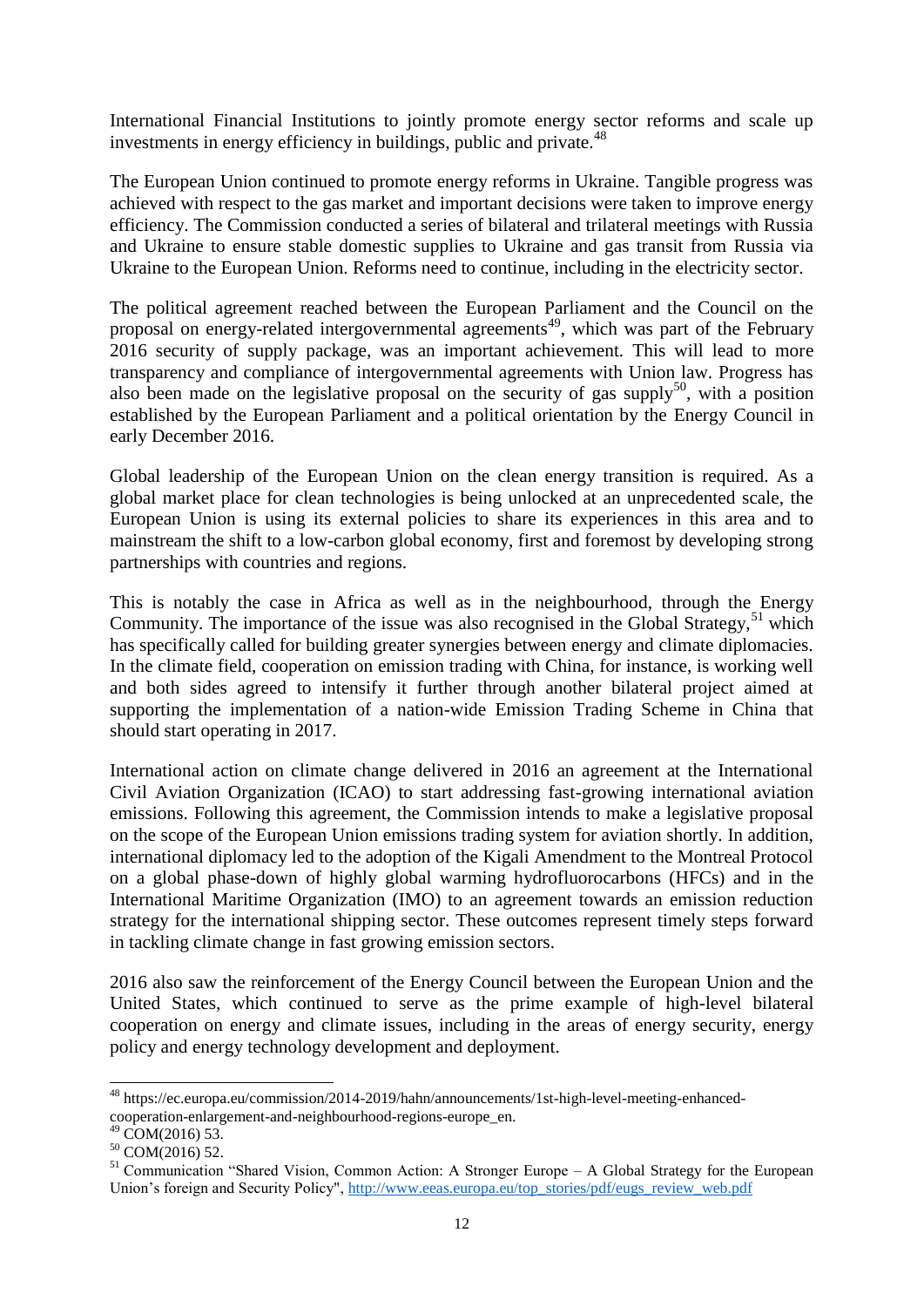Africa is and will remain a privileged partner for the European Union. Millions of people in Africa do not yet have access to modern forms of energy. However, universal access to sustainable energy is key to underpin the required pace of economic growth and the creation of a decent work environment, including for women and youth. The Joint European Union-Africa Strategic Partnership provides the framework for further cooperation between these two continents. The European Union is also strongly supporting the African Renewable Energy Initiative  $(AREI)^{52}$ , an Africa-led initiative with the objective to increase Africa's renewable energy capacity, since its establishment at the 2015 Paris Climate Conference (COP21). Energy will also be pivotal in investments through the future European External Investment Plan and other already existing instruments.<sup>53</sup>

The European Union's active energy and climate diplomacy is reinforced by support for action by cities and regions in all parts of the world through the Global Covenant of Mayors. The alliance set up between the European Union's Covenant of Mayors and the Compact of Mayors starts full operation in 2017 and brings together more than 7,100 cities across 6 continents. Equally, the implementation of the New Urban Agenda, adopted during the Habitat III conference, remains a priority for the European Union, including in view of its wider sustainability dimension.

# **IV. A NEW ENERGY UNION TOUR TO DRIVE JOBS, GROWTH AND INVESTMENTS**

To boost the clean energy transition and modernise Europe's economy, implementation has to start now.<sup>54</sup> With that goal in mind, the Commission is launching another Energy Union tour. It is a good opportunity to engage with national and other stakeholders and help to resolve obstacles together. Therefore, the tour is targeted at the specific needs of the Member States, e.g. to support the transition of carbon-intensive regions or to bring the energy transition to islands.<sup>55</sup> It will also bring the Energy Union closer to European citizens through dialogue with all levels of society, in particular with the European youth. To succeed, Europe needs the full engagement of a generation of young people, equipped with the right skills and convinced of the need to participate in the energy transition.

As part of the implementation agenda, the tour will in particular focus on the integrated national energy and climate plans and on action at the local level.

### *Governance and planning for a successful Energy Union on the ground*

As part of the Clean Energy package, the Commission proposed a new governance system for the Energy Union<sup>56</sup>, based on a more streamlined planning, reporting and monitoring of its implementation. Now that most of the Energy Union proposals are on the table, Member States have all key elements to start preparing their integrated national energy and climate plan. These plans will be a crucial instrument for Member States to ensure certainty and

 $52$  http://www.arei.org/.

<sup>53</sup> Communication "Strengthening European Investments for jobs and growth: Towards a second phase of the European Fund for Strategic Investments and a new European External Investment Plan", COM(2016) 581.

 $54$  Annexes 1 and 2 to COM(2016) 860.

<sup>&</sup>lt;sup>55</sup> In 2017, the Commission intends to launch a process bringing European islands together to accelerate the development and adoption of best available technologies on islands and in island regions.

 $56$  COM(2016) 759.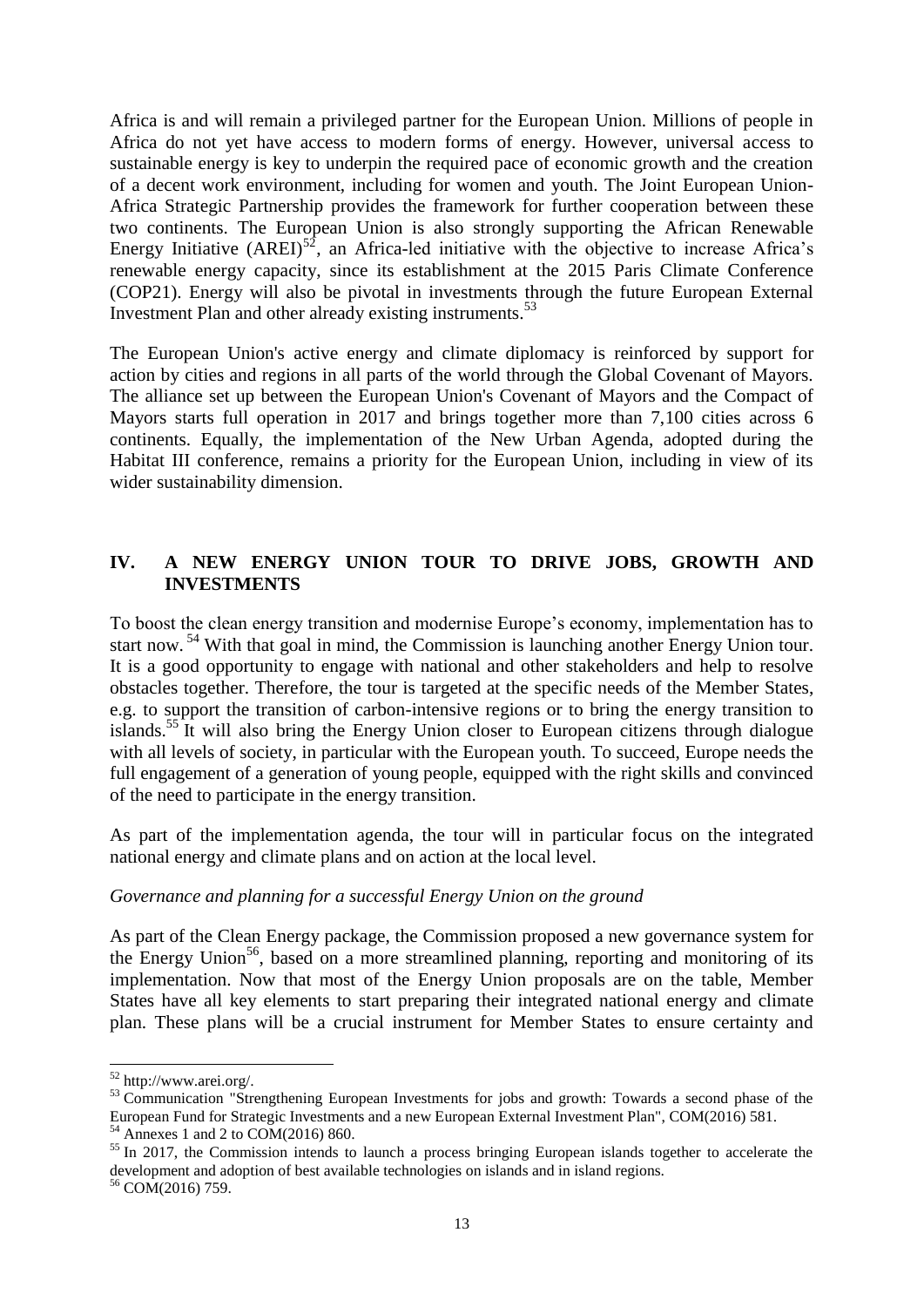predictability for businesses, employees and investors and facilitate much-needed investments in the low-carbon economy.

Most European Union Member States still need to start developing their National Plan. In order to deliver on the commitment of having plans ready well before 2021, as agreed by the Council<sup>57</sup>, work should be accelerated. Even though it will be challenging, the Commission calls on Member States to present their draft by 1 January 2018. The technical working group on national energy and climate plans will continue providing support to the Member States. To be inclusive, the draft plans should be based on consultations with investors, social partners, local and regional authorities, including those with specific needs, and other relevant stakeholders in the Member States. Regional cooperation at an early stage is also key in putting the plans together. The national energy and climate plans should be developed, whenever possible, in parallel with air pollution control programmes to ensure synergies and reduce costs since these plans rely to a large extent on similar measures and actions.

### *The importance of the local level for delivering the Energy Union*

Cities and rural areas are crucial for the modernisation and decarbonisation of the European economy. Urban areas are a major source of greenhouse gases, with urban energy consumption generating about three quarters of global carbon emissions. Cities and rural areas are particularly vulnerable to climate change impacts. At the same time, rural areas, as suppliers of renewable resourcs for the bioeconomy, and cities, as centres of innovation and growth and engines of economic development, are also – and increasingly so – part of the solution. Cities are responsible for a quarter of all public expenditure and almost half of public investment. <sup>58</sup> They produce 68% of the Gross Domestic Product (GDP) of the European Union with 62% of the jobs, are key players in the effort to decouple greenhouse gas emissions and resource consumption from economic growth <sup>59</sup> and help national economies become more knowledge-based and competitive. This is where the modernisation of Europe's economy starts.

The adoption of the Pact of Amsterdam establishing the Urban Agenda for the European Union, the European Summit of Regions and Cities in Bratislava and the launch of the onestop-shop for cities gave a strong boost to city action. The Urban Agenda is implemented through partnerships on a wide range of areas with a direct impact on Europe's economy. They involve the Commission, Member States, cities and relevant stakeholders.

Across the European Union, city-based projects are being launched, looking for synergies between areas such as energy, mobility, digital, water, air and waste management and the circular economy. Successful projects such as the ones for smart cities produce savings for citizens and industry, improve air quality and create local jobs. The Energy Union tour is a timely opportunity to highlight such projects so that they can be scaled-up and replicated all across Europe, and better link them to the European investment agenda.

 $57$  Council conclusions on the governance of the Energy Union, 26 November 2015.

<sup>&</sup>lt;sup>58</sup> Report "The State of European Cities  $2016 - \overrightarrow{C}$  lies leading the way to a better future", SWD(2016) 325, [http://ec.europa.eu/regional\\_policy/sources/policy/themes/cities-report/state\\_eu\\_cities2016\\_en.pdf.](http://ec.europa.eu/regional_policy/sources/policy/themes/cities-report/state_eu_cities2016_en.pdf)

See the UNEP City-level decoupling report, [http://www.unep.org/resourcepanel/Publications/City-](http://www.unep.org/resourcepanel/Publications/City-Leveldecoupling/tabid/106135/Default.aspx)[Leveldecoupling/tabid/106135/Default.aspx.](http://www.unep.org/resourcepanel/Publications/City-Leveldecoupling/tabid/106135/Default.aspx)